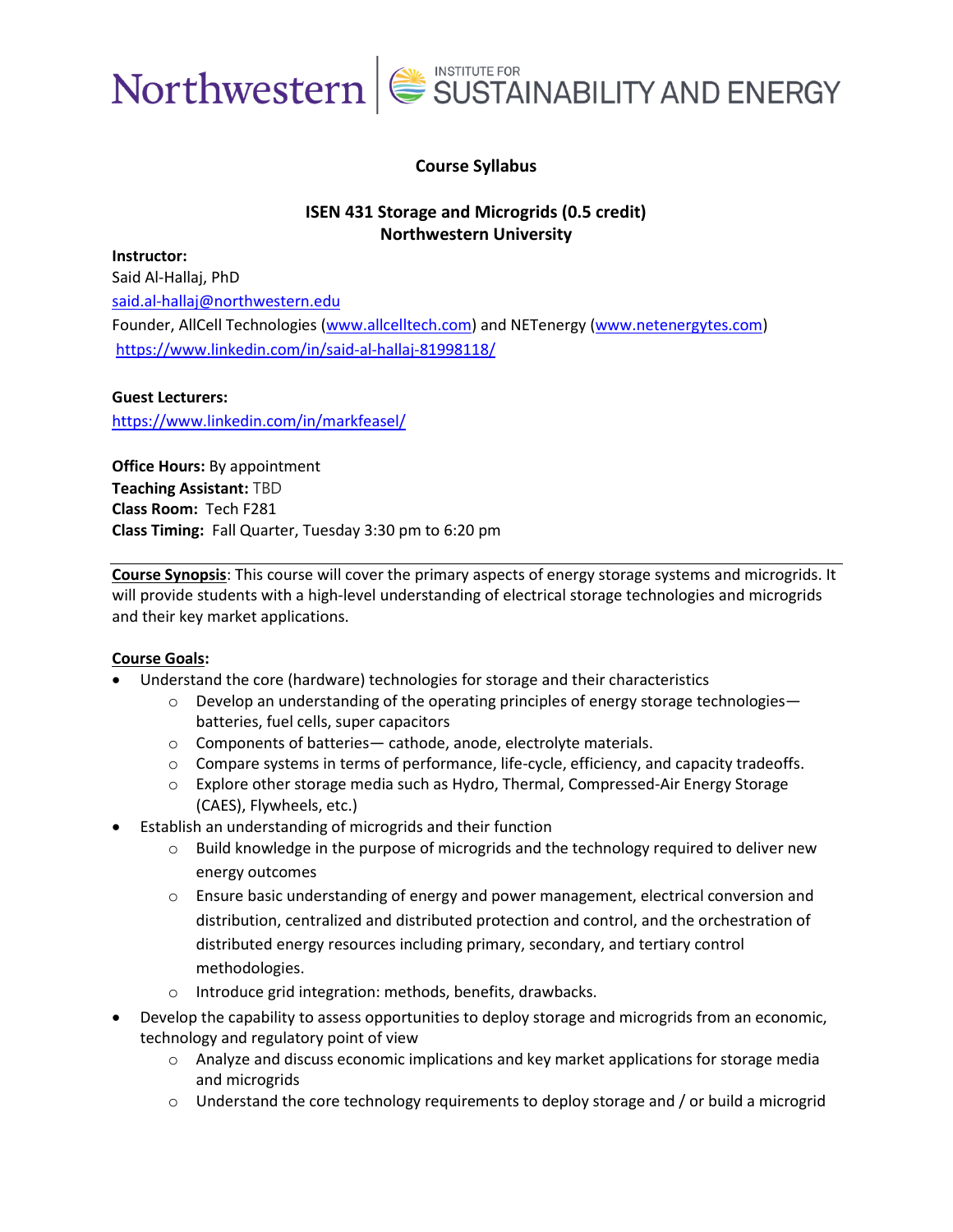



#### **Grading/Assessment**:

Grading will be based on the following rubric:

| <b>Component</b>     | Weight | <b>Details</b>                                                    | <b>Due</b> |  |
|----------------------|--------|-------------------------------------------------------------------|------------|--|
| Effort and           | 10%    | Based on attendance and instructor assessment of                  | Ongoing    |  |
| Attendance           |        | preparations and participation in class; Instructor will use      |            |  |
|                      |        | "warm call" method by listing names of those that he will         |            |  |
|                      |        | call on at the beginning of class                                 |            |  |
|                      |        |                                                                   |            |  |
| Response             | 40%    | Weeks 1-4<br>Papers that comment on that week's lecture topic(s). |            |  |
| Papers               |        | Papers will be 2-3 pages in length and will address               |            |  |
|                      |        | question posed by the instructor (weekly basis x4)                |            |  |
|                      |        |                                                                   |            |  |
| <b>Final Project</b> | 50%    | Proposed a suitable location / design / market for a new          | Week 5     |  |
|                      |        | microgrid. In an 8-10 page paper, explain:                        |            |  |
|                      |        | Rationale for choosing this market or application                 |            |  |
|                      |        | Explanation of expected value drivers / economic                  |            |  |
|                      |        | case                                                              |            |  |
|                      |        | Overview of the regulatory environment and any                    |            |  |
|                      |        | key challenges or opportunities                                   |            |  |
|                      |        | (bulk of paper) Explanation of key technologies to<br>$\bullet$   |            |  |
|                      |        | deployed in your proposed microgrid and a                         |            |  |
|                      |        | deeper assessment of one key technology you                       |            |  |
|                      |        | would propose to include (e.g.)                                   |            |  |

#### **Grading Policy:**

Grades will be assigned based on all the work you have completed during the semester following the traditional practice of A=90-100, B=80-89, C=70-79, D=60-69, F<60.

| <b>Letter Grade</b> | <b>Percentages</b> | <b>Letter Grade</b> | <b>Percentages</b> |
|---------------------|--------------------|---------------------|--------------------|
|                     | $93 - 100 \%$      | C+                  | 77 - 79.9 %        |
|                     | $90 - 92.9 %$      | ◡                   | 70 - 76.9 %        |
| B+                  | $87 - 89.9 %$      |                     | $60 - 69.9 %$      |
| B                   | 83 - 86.9%         |                     | $< 60 \%$          |
| <b>B-</b>           | $80 - 82.9%$       |                     |                    |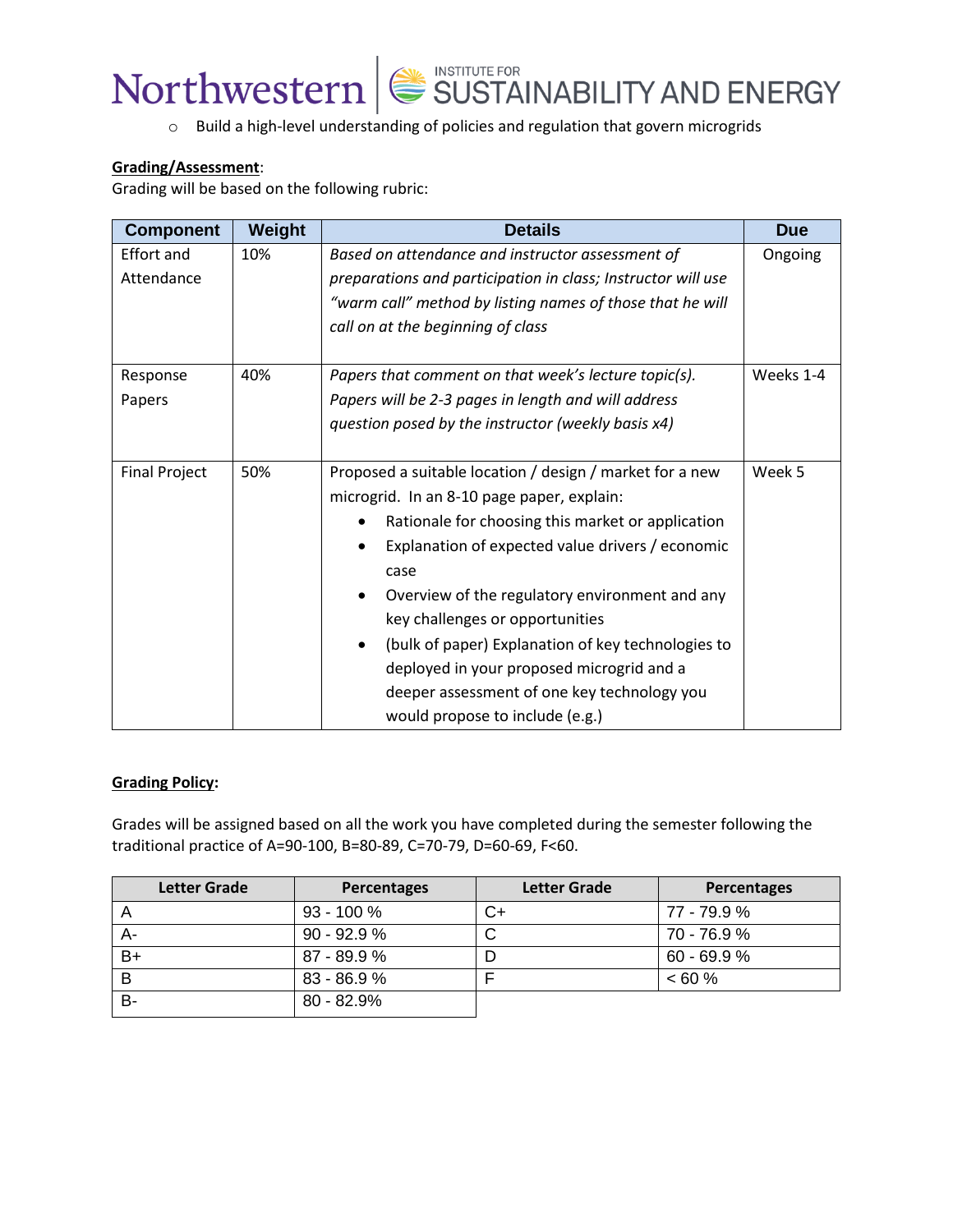## Northwestern SUSTAINABILITY AND ENERGY

#### **COVID-19 Classroom Expectations Statement**

Students, faculty, and staff must comply with University expectations regarding appropriate classroom behavior, including those outlined below and in the [COVID-19 Code of Conduct.](https://www.northwestern.edu/communitystandards/about-us/northwestern-university-student-expectations-covid-19-code-of-conduct.html) With respect to classroom procedures, this includes:

- Policies regarding masking and social distancing evolve as the public health situation changes. Students are responsible for understanding and complying with current masking, testing, Symptom Tracking, and social distancing requirements.
- In some classes, masking and/or social distancing may be required as a result of an Americans with Disabilities Act (ADA) accommodation for the instructor or a student in the class even when not generally required on campus. In such cases, the instructor will notify the class.
- No food is allowed inside classrooms. Drinks are permitted, but please keep your face covering on and use a straw.
- Faculty may assign seats in some classes to help facilitate contact tracing in the event that a student tests positive for COVID-19. Students must sit in their assigned seats.

If a student fails to comply with the [COVID-19 Code of Conduct](https://www.northwestern.edu/communitystandards/about-us/northwestern-university-student-expectations-covid-19-code-of-conduct.html) or other University expectations related to COVID-19, the instructor may ask the student to leave the class. The instructor is asked to report the incident to the Office of Community Standards for additional follow-up.

#### **Class Recording**

This class or portions of this class will be recorded by the instructor for educational purpose and available to the class during the quarter. Your instructor will communicate how you can access the recordings. Portions of the course that contain images, questions or commentary/discussion by students will be edited out of any recordings that are saved beyond the current term.

Unauthorized student recording of classroom or other academic activities (including advising sessions or office hours) is prohibited. Unauthorized recording is unethical and may also be a violation of University policy and state law. Students requesting the use of assistive technology as an accommodation should contact [AccessibleNU.](https://www.northwestern.edu/accessiblenu/) Unauthorized use of classroom recordings – including distributing or posting them – is also prohibited. Under the University's [Copyright](https://www.invo.northwestern.edu/invention-disclosure/policies-forms/copyright-policy/)  [Policy,](https://www.invo.northwestern.edu/invention-disclosure/policies-forms/copyright-policy/) faculty own the copyright to instructional materials – including those resources created specifically for the purposes of instruction, such as syllabi, lectures and lecture notes, and presentations. Students cannot copy, reproduce, display, or distribute these materials. Students who engage in unauthorized recording, unauthorized use of a recording, or unauthorized distribution of instructional materials will be referred to the appropriate University office for follow-up.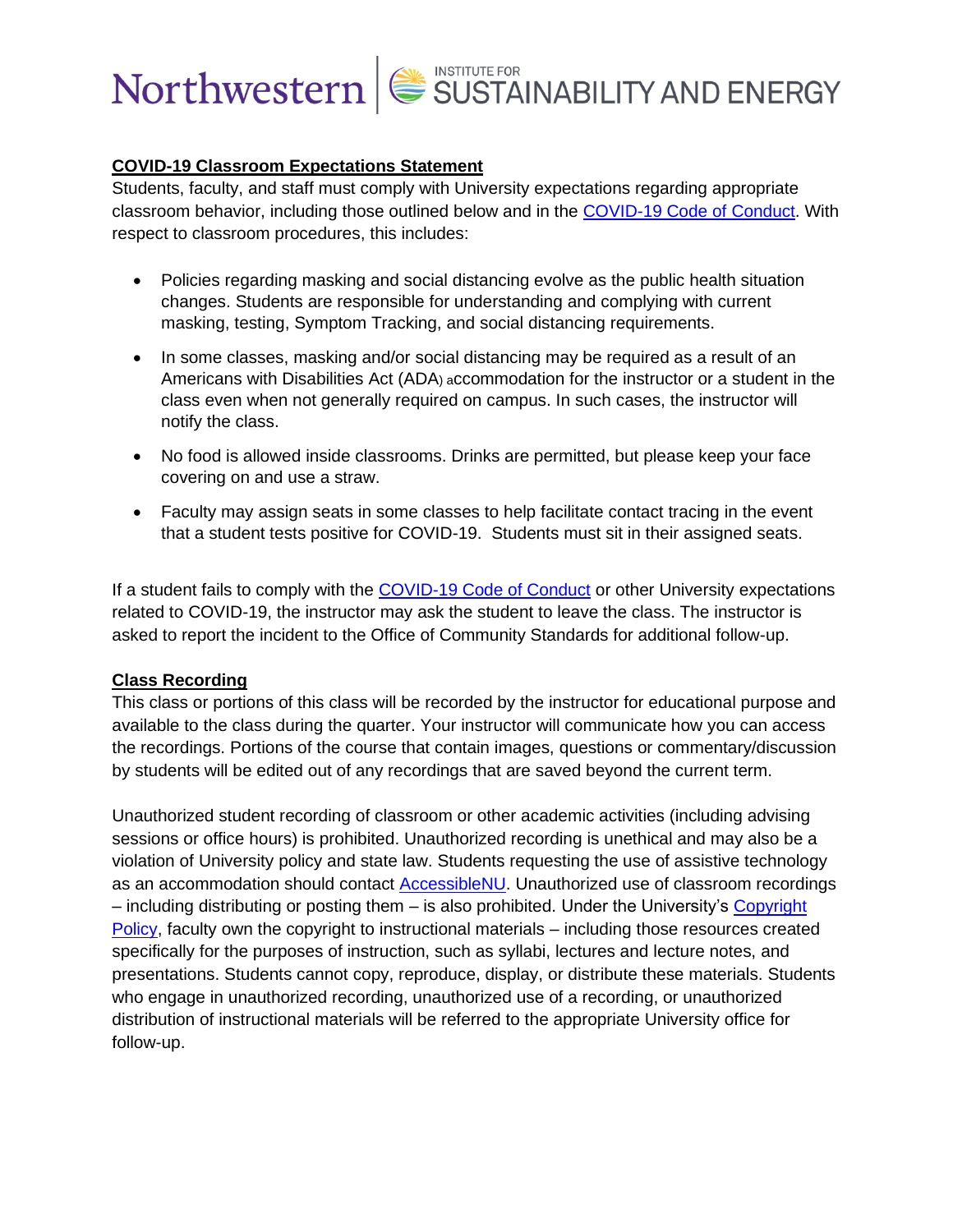

### **Expectations for Class Participation**

Being prepared for class is about more than just showing up, it's also about making sure you've completed the readings, homework, etc. so that you are able to make thoughtful contributions during class. Sitting silently and/or being unprepared can damage your participation grade. When in a virtual class, we expect students to keep their camera and mute on as much as possible. When in the classroom, we expect students to keep their phones off and put away.

#### **Academic Integrity**

Academic integrity is taken very seriously at Northwestern. Students are responsible for reading and understanding Northwestern's Academic Integrity policies. All suspected violations will be reported to the McCormick College of Engineering's Dean's Office. These include cheating, plagiarism, fabrication, unfair advantage, unauthorized collaboration, and aiding and abetting of academic dishonesty. Students found in violation of academic integrity may receive a zero on the assignment or a failing grade for the course and may be suspended or permanently expelled from the University. See [Academic Integrity: A Basic Guide](https://www.northwestern.edu/provost/policies/academic-integrity/Academic-Integrity-Guide-August-2019.pdf) for more information.

### **The Writing Place**

When working on writing assignments for this class, I encourage you to visit the Writing Place, Northwestern's peer writing center. You will work with juniors and seniors who have been trained to provide you feedback and assistance on any type of writing at any stage in the writing process. They will not edit your work. Rather, they will work with you to brainstorm ideas, organize or outline an essay, clarify your argument, document your sources correctly, or refine grammar and style.

#### **Accessibility Statement**

Northwestern University is committed to providing the most accessible learning environment as possible for students with disabilities. Should you anticipate or experience disability-related barriers in the academic setting, please contact AccessibleNU to move forward with the university's established accommodation process (e: [accessiblenu@northwestern.edu;](mailto:accessiblenu@northwestern.edu) p: 847- 467-5530). If you already have established accommodations with AccessibleNU, please let me know as soon as possible, preferably within the first two weeks of the term, so we can work together to implement your disability accommodations. Disability information, including academic accommodations, is confidential under the Family Educational Rights and Privacy Act.

#### **Illness and Medical Leave of Absence**

Review the University's [policy](https://www.northwestern.edu/healthservice-evanston/policies/academic-work-missed-for-medical-reasons/index.html) on missing academic work due to illness. Your instructor cannot waive an assignment missed due to illness unless the illness can be verified (e.g., by University Health Services or other licensed health professionals).

#### **Discrimination and Sexual Harassment**

Northwestern's Policies on Discrimination, Harassment, and Sexual Harassment apply to all members of the University community, including students, staff, faculty, and third parties. Any student, staff, faculty member, or third party who believes that they have been discriminated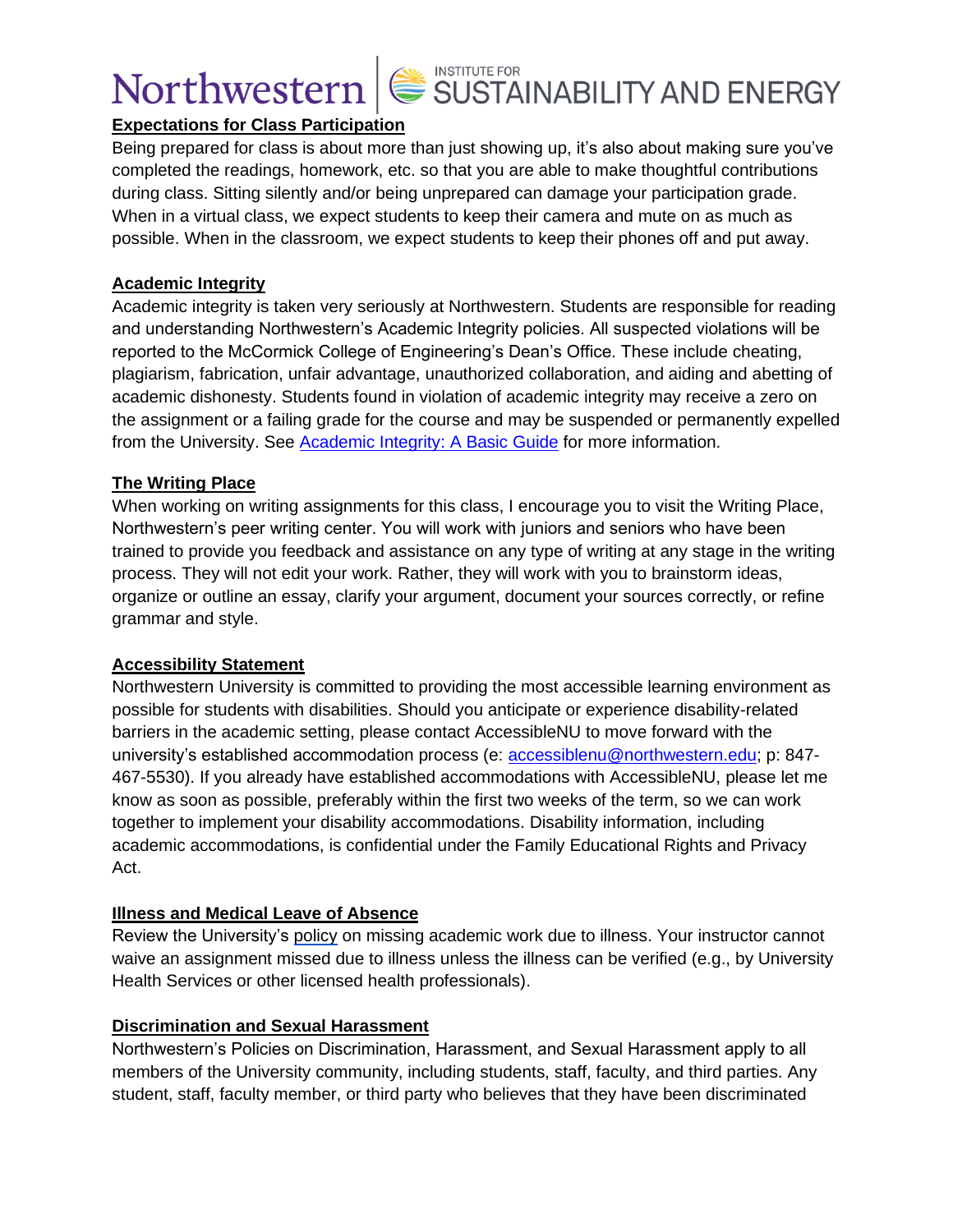# Northwestern  $\mathsf{L}$  SUSTAINABILITY AND ENERGY

against or harassed on the basis of their race, color, religion, national origin, sex, sexual orientation, gender identity, gender expression, pregnancy, parental status, marital status, age, disability, citizenship, veteran status, genetic information or any other classification protected by law, should contact the Office of Equity at (847) 467- 6571. Additional information about the University's discrimination and harassment policies, including the campus resources available to assist individuals with discrimination or harassment concerns, is available online on the [Office of](https://www.northwestern.edu/equity/)  [Equity Website.](https://www.northwestern.edu/equity/) Students, staff, and faculty who report harassment, discrimination, or sexual misconduct are also protected under the [University's Policy on Non-Retaliation.](https://policies.northwestern.edu/docs/non-retaliation-policy-FINAL.pdf)

### **Sexual Misconduct and Reporting**

Northwestern University is committed to fostering an environment where students are safe and free from sexual misconduct. [Confidential resources](https://www.northwestern.edu/sexual-misconduct/get-help/confidential-support.html) are available to those who have experienced sexual misconduct. Faculty and instructors are not confidential resources and are required to report incidents of sexual misconduct, whether discussed in your assignments or in person, to the Office of Equity, which can provide information about resources and options. We encourage students who have experienced sexual misconduct to talk with someone to get support. For more information, including how to request interim protective measures and academic accommodations or file a complaint, see the [Get Help page.](https://www.northwestern.edu/sexual-misconduct/get-help/index.html)

### **Other Resources**

Students can find useful resources for safety and security, academic support, and mental and physical health and well-being at the [NUhelp website.](https://www.northwestern.edu/nuhelp/)

## **Required Course Materials:**

- Galvin, Kurt et al., "PERFECT POWER: How the Microgrid Revolution Will Unleash Cleaner, Greener, More Abundant Energy", McGraw-Hill Education; 1 edition (September 16, 2008)
- S Al-Hallaj, G Wilk, G Crabtree, M Eberhard, " [Overview of distributed energy storage for](https://scholar.google.com/scholar?oi=bibs&cluster=13656890779685890040&btnI=1&hl=en)  [demand charge reduction"](https://scholar.google.com/scholar?oi=bibs&cluster=13656890779685890040&btnI=1&hl=en), MRS Energy & Sustainability, 2018
- S. Al-Hallaj, S. Wilke, B. Schweitzer, "Chapter 2: Energy Storage Systems for Smart Grid Applications", The Triangle: Energy-Water-Food Nexus for Sustainable Security in the Arab Middle East' Editors: A. Badran and S. Murad, Springer Publishing, in publication
- S. Al-Hallaj and K. Kiszynski, "Hybrid Hydrogen Systems for Stationary and Transportation Applications", 1st Edition, 2011, Springer Publishing, ISBN 978-1-84628-466-3
- Huggins, Robert, Energy Storage: Fundamentals, Materials, and Applications (2016). Selection to be assigned
- Selected Lazard materials such as "Energy Storage Systems: Disrupting the Power Sector, Again1"
- P. Zhang, Networked Microgrids. Cambridge University Press 2020.
- Spector, Julian. "What Would It Take for the US to Become an Energy Storage Manufacturing Powerhouse?" GTM, Greentech Media, 13 Jan. 2020, www.greentechmedia.com/articles/read/can-the-us-claim-dominance-in-energy-storagemanufacturing.
- Lacey, Stephen et al., The New Normal for the Grid: Batteries, The Energy Gang. Green Tech Media 2019.

<sup>1</sup> <https://microgridnews.com/energy-storage-disrupting-power-sector/>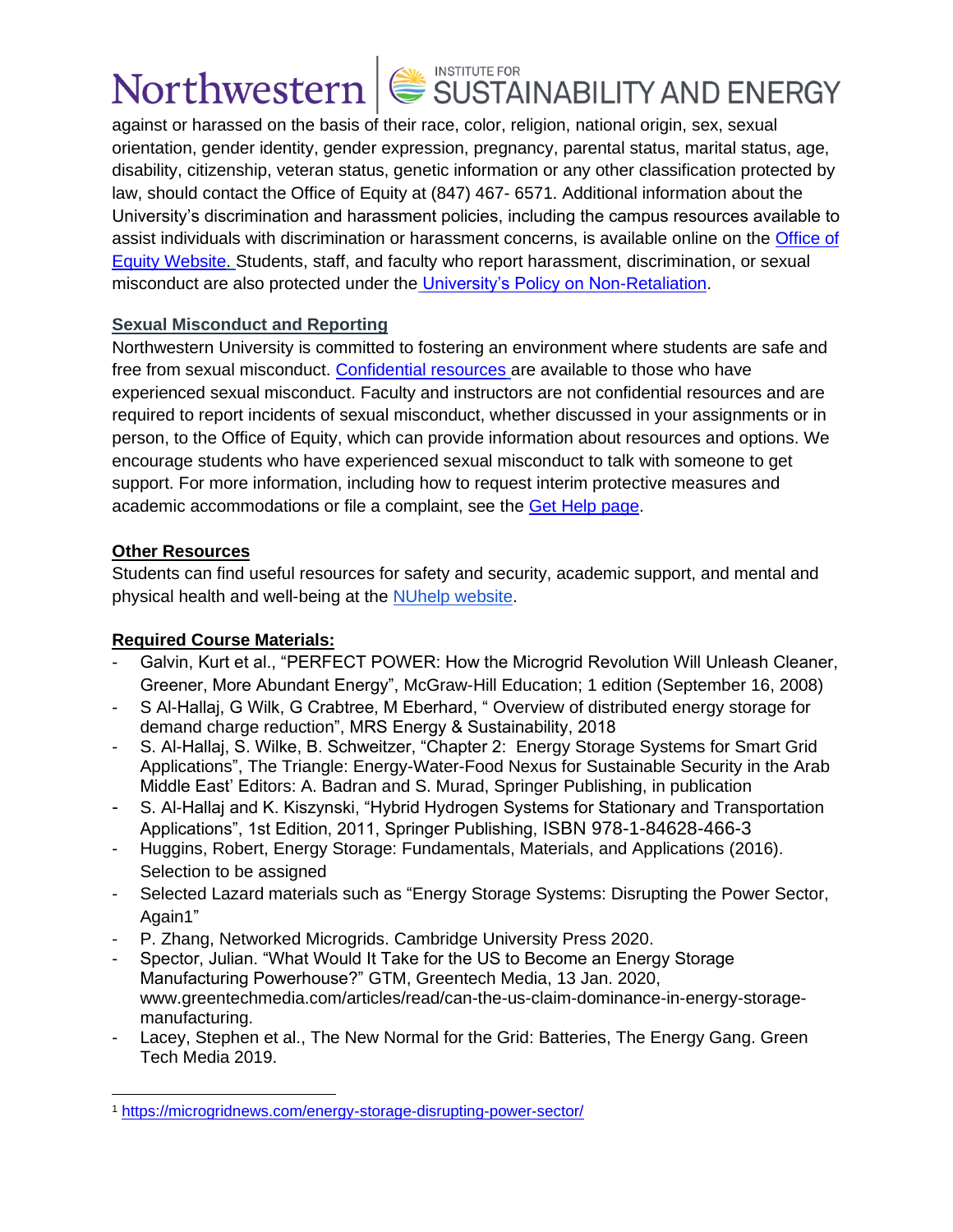## INSTITUTE FOR<br>SUSTAINABILITY AND ENERGY Northwestern

- Selected readings from Navigant Research (specific reports to be assigned by instructor)
	- <https://www.navigantresearch.com/research-solutions/distributed-energy-storage>
	- <https://www.navigantresearch.com/research-solutions/microgrids>



Average Installed Cost (\$/kWh)

Source: Navigant Research

## **Additional Course Materials:**

- Spector, Julian. "'Cheaper Than a Peaker': NextEra Inks Massive Wind+Solar+Storage Deal in Oklahoma", GTM. Greentech Media, 26 July 2019, www.greentechmedia.com/articles/read/nextera-inks-even-bigger-windsolarstorage-dealwith-oklahoma-cooperative#gs.yaljsn.
- Spector, Julian. "Dominion Energy Plans to Build 4 Storage Pilots and Study Them for 5 Years." GTM, Greentech Media, 7 Aug. 2019, www.greentechmedia.com/articles/read/dominion-energy-plans-to-build-four-storage-pilotsand-study-them-for-five-#gs.yaloay.
- Spector, Julian. "Can Newcomer Energy Vault Break the Curse of Mechanical Grid Storage?" GTM, Greentech Media, 14 Nov. 2018, www.greentechmedia.com/articles/read/energy-vault-stacks-concrete-blocks-to-storeenergy#gs.yaltkp.
- John, Jeff St. "Energy Vault Lands \$110M From SoftBank's Vision Fund for Gravity Storage." GTM, Greentech Media, 15 Aug. 2019, www.greentechmedia.com/articles/read/energy-vault-lands-110m-from-softbanks-visionfund-for-gravity-energy-stora#gs.yaly99.
- Lacey, Stephen et al., Watt It Takes: Form Energy's Mateo Jaramillo on His Mission to Build Long-Duration Batteries, The Energy Gang. Green Tech Media 2019.